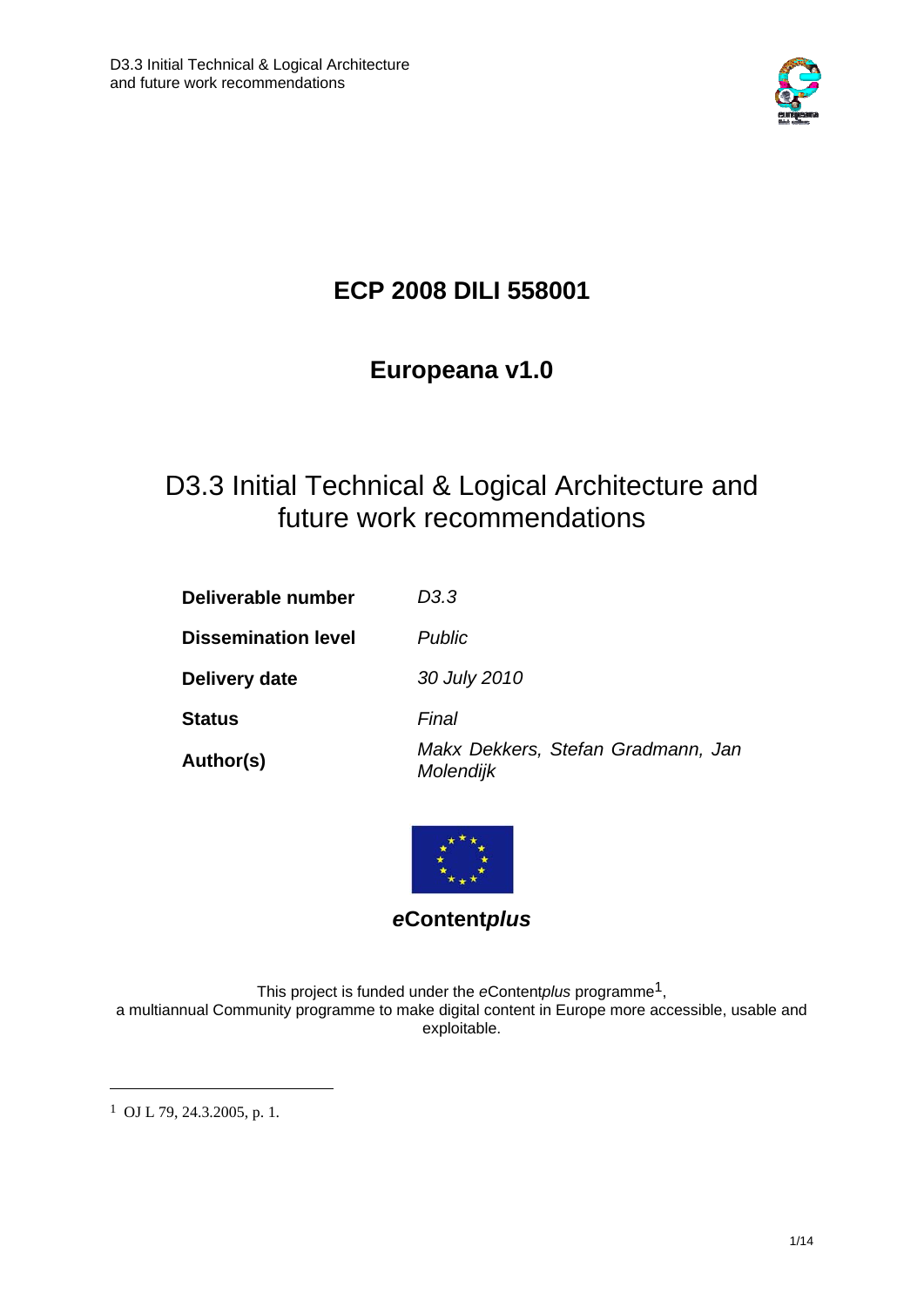

# **1. Introduction**

This deliverable has two tasks:

- To characterise the technical and logical architecture of Europeana as a system in its 1.0 state (that is to say by the time of the 'Rhine' release
- To outline the future work recommendations that can reasonably be made at that moment.

This also provides a straightforward and logical structure to the document: characterisation comes first followed by the recommendations for future work.

# **2. Technical and Logical Architecture**

From a high-level architectural point of view, Europeana.eu is best characterized as a search engine and a database. It loads metadata delivered by providers and aggregators into a database, and uses that database to allow users to search for cultural heritage objects, and to find links to those objects. Various methods of searching and browsing the objects are offered, including a simple and an advanced search form, a timeline, and an openSearch API.

It is also important to describe what Europeana.eu does not do, even though people sometimes expect it to. It does not store the actual digital objects. Only thumbnail representations of the objects are cached locally. It does not (yet) index the content of those objects (e.g., the full text of digitized books), just the metadata.

Apart from that, Europeana is to become a platform for knowledge generation building on rich contextualisation and semantic inferencing – but this is yet to come starting with the 'Danube' release and not part of the initial technical and logical architecture.

Because Europeana only has the metadata to work with, which is typically less than 50 words per object, brute force approaches to indexing, searching and providing multilingual access do not work very well. We have to use any structural information we can to extract out of the metadata records our providers give us. Currently that structure is delivered to us in the form of ESE 3.3 records, which can be characterized as "Dublin Core plus a few project-specific elements".

The Europeana.eu ingestion process reads this structure and puts it in a Lucene/Solr search index. Lucene/Solr is strongly optimised to search through large datasets of both structured and unstructured information. It handles both structured and unstructured information equally well, so we can implement searches based on specific fields (e.g. dc:title or dc:creator) as well as searches throughout the whole record, and still maintain a close control over the weighting of various fields in the search result, etc. More traditional databases excel in either fielded or general search, but never both.

From a technical perspective, the implementation has been highly optimized and modularized. Web servers, Solr (database) servers and image servers all run on separate machines, allowing optimal configurations to be selected for each of these various functions. Note however that as we also offer an Open Source version of all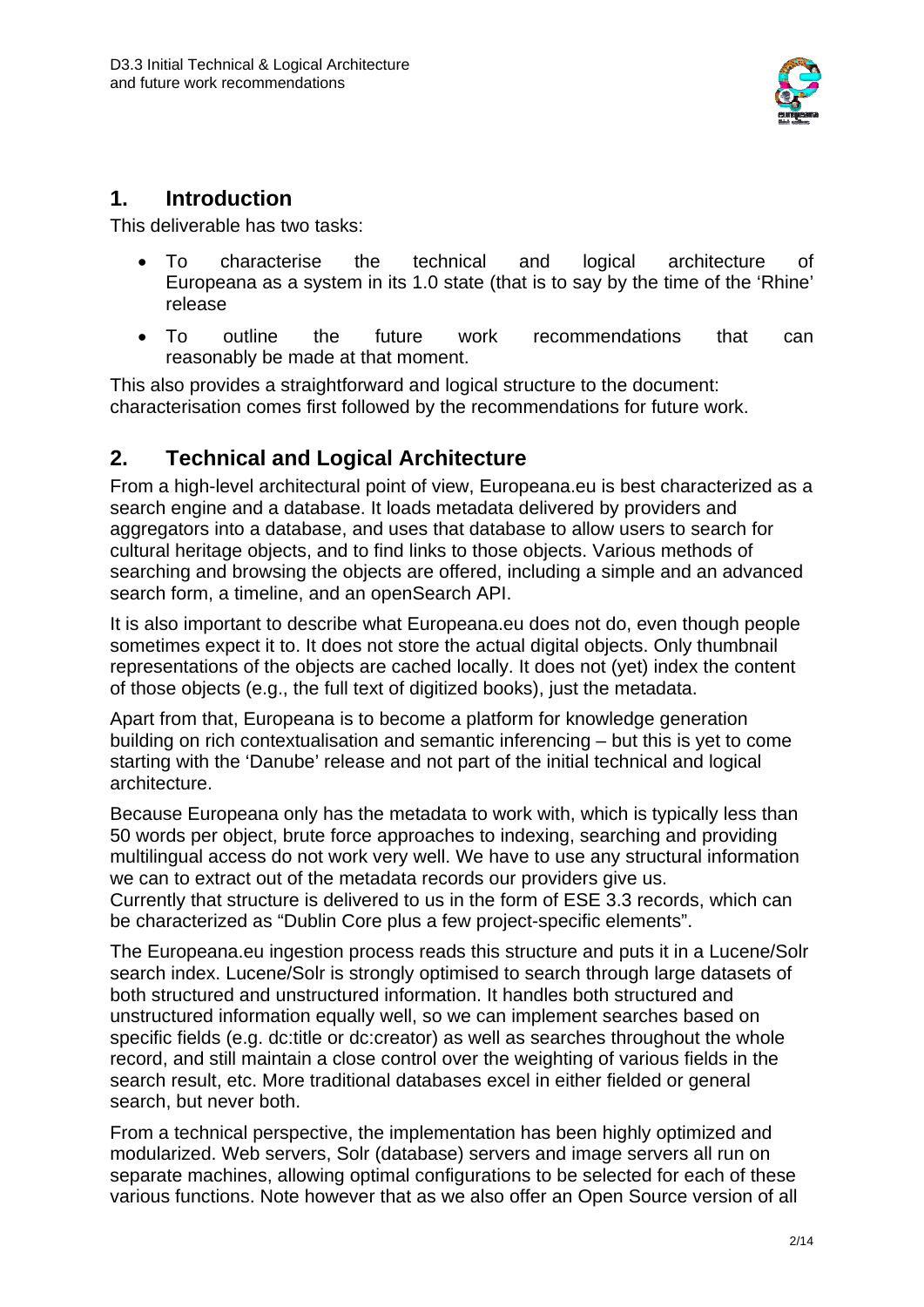

Europeana software, this separation is not a strict requirement. It is possible to run all processes on a single machine, and this may be an appropriate choice for a smaller library or museum that wants to run a cultural heritage object search engine for a medium-sized collection.

## *2.1 Future work – consequences of EDM*

With the move to the new Europeana Data Model, we can optimise this architecture even further, as we de-couple the ingestion process from the process of moulding the data into the structures we use to search and retrieve the data. We will also be better placed to do data enrichment and normalization.

With EDM the data providers will give us their original metadata (xml-ised if need be) together with a mapping file. The mapping file describes how the data should be mapped to EDM. Europeana stores the original metadata, and executes the mapping in the ingestion process. In that process various enrichment and normalisation processes may be invoked, such as named entity recognition and linking to Geonames or VIAF records, normalisation of date values, etc. All enriched and normalised fields are stored in separate fields or aggregations, next to the original record. The ingestion process then again loads the mapped fields plus the enrichments and normalizations in the Lucene/Solr engine for indexing. At that time the indexing process will take a snapshot of the resources that the enrichment process has found links to: there is currently no system in place that would allow realtime expansion of these links to searchable data, at least not on the scale and diversity of data that Europeana offers. Links are preserved in this process, allowing the freedom to present the resources that are linked to, potentially still allowing reasoning on these links. This is an interesting area of research that Europeana will need to consider while still maintaining an optimal search and retrieval experience for all current use cases.

Taking snapshots means that Europeana may have to consider regularly re-indexing all metadata to include any updated linked data. This is an added benefit of the chosen architecture: it allows Europeana to optimise the EDM data structures without having to go back to the original providers to ask them for re-submission of their data. In most cases a much simpler update of the mapping file plus a re-index will suffice.

Europeana currently does not envisage a radically different technical architecture to support these changes. Lucene/Solr are still valid choices for this environment with their ability to handle both fielded and generic searches equally well. The separation of portal, Solr and image servers still applies and brings the same benefits in the EDM environment as it did in the ESE environment.

# **3. Recommendations for future work**

### *3.1 Introduction*

In the description of work of Europeana v1.0, the Technology Watch is defined as an activity that will look at new developments and standards in the wider world and make recommendations on if, when and how they should be deployed in Europeana. In the previous period, the Technology Watch delivered a list of development, standards and vocabularies that were candidates for further study. In the first months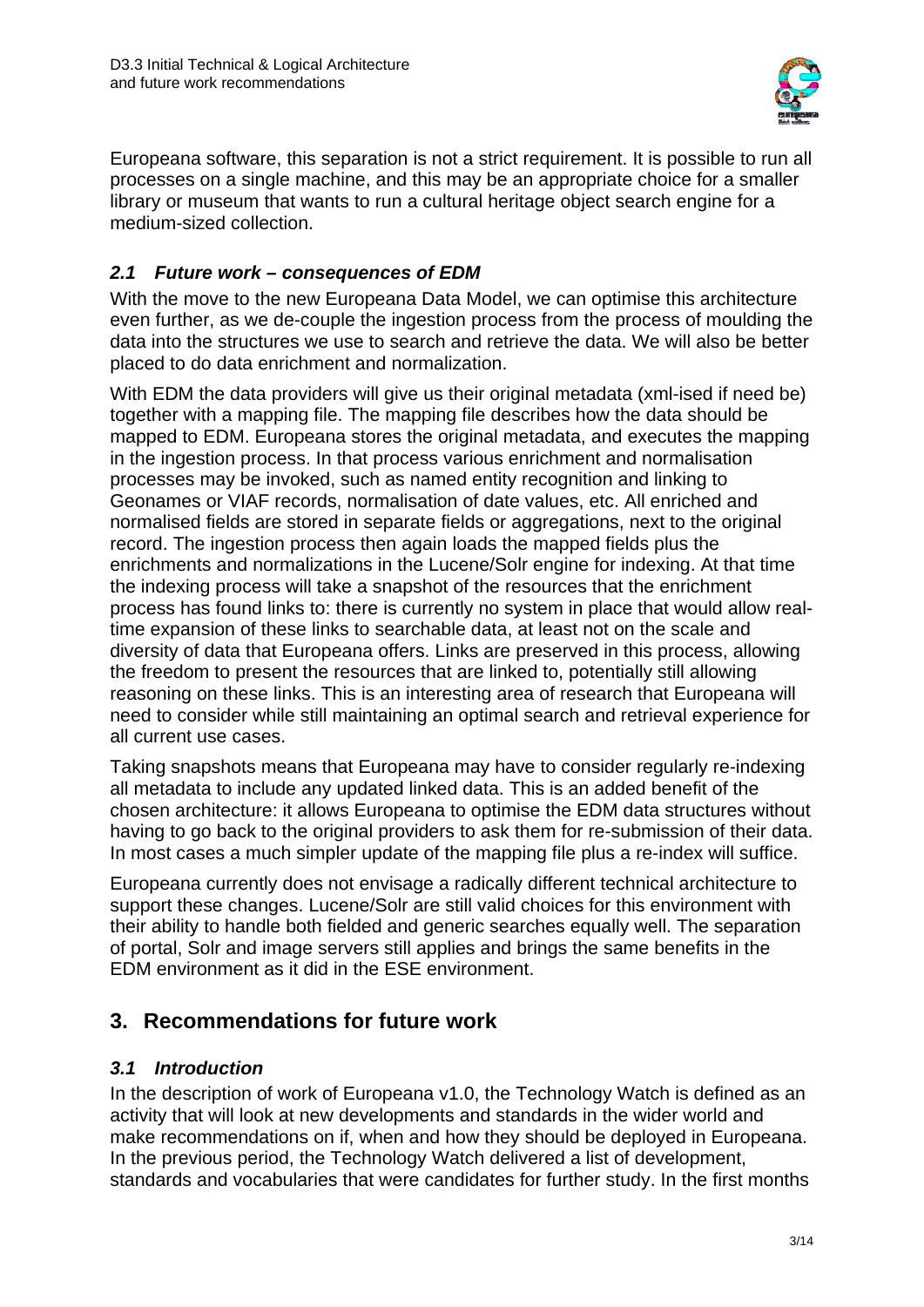

of 2010, this approach has been augmented by the identification of a short list of items that support the future recommendations to be contained in D3.3 and D3.4.

The resulting draft was then presented to the experts meeting in Tirrenia, Italy on 15 June 2010 and the opinions expressed during discussion have been integrated in the present document.

## *3.2 Overview of current issues*

1

From work with the participants in WP3 and the development team in the Hague, the following items have been selected for further analysis:

- FRBR/CRM harmonisation: status and outlook. Extending the EDM to the FRBRoo model to take on board additional librarian and museum aspects. The audiovisual community will benefit from such work, as well.
- DBpedia: practical applications: Linking Europeana object representations to various Linked Open Data resources and namely to DBpedia.
- DDC, OCLC strategy on use in linked data. Explore the systematic use of DDC as contextualisation resource also considering its pivotal potential regarding multilingual operations
- Enable Support for Scholarly Inferencing
- Authentication/Identification: SAML, Shibboleth. Provide an open, standardsbased authorisation and authentication framework based on standard components that need not be maintained (at least not entirely) by Europeana staff (OpenID and SAML based frameworks such as Shibboleth may be relevant here).

The above will be further described in the following sections. At the same time, they are starting points for some of the activities planned in WP7 of EuropeanaV2.0.

# *3.3 Further Evolution of the EDM including FRBR harmonization*

The relevant Wikipedia article makes the following statement on FRBR2

Functional Requirements for Bibliographic Records — or FRBR — is a conceptual entity-relationship model developed by the International Federation of Library Associations and Institutions (IFLA) that relates user tasks of retrieval and access in online library catalogues and bibliographic databases from a user's perspective. It represents a more holistic approach to retrieval and access as the relationships between the entities provide links to navigate through the hierarchy of relationships.

<sup>&</sup>lt;sup>2</sup> http://en.wikipedia.org/wiki/Functional\_Requirements\_for\_Bibliographic\_Records, 21 May 2010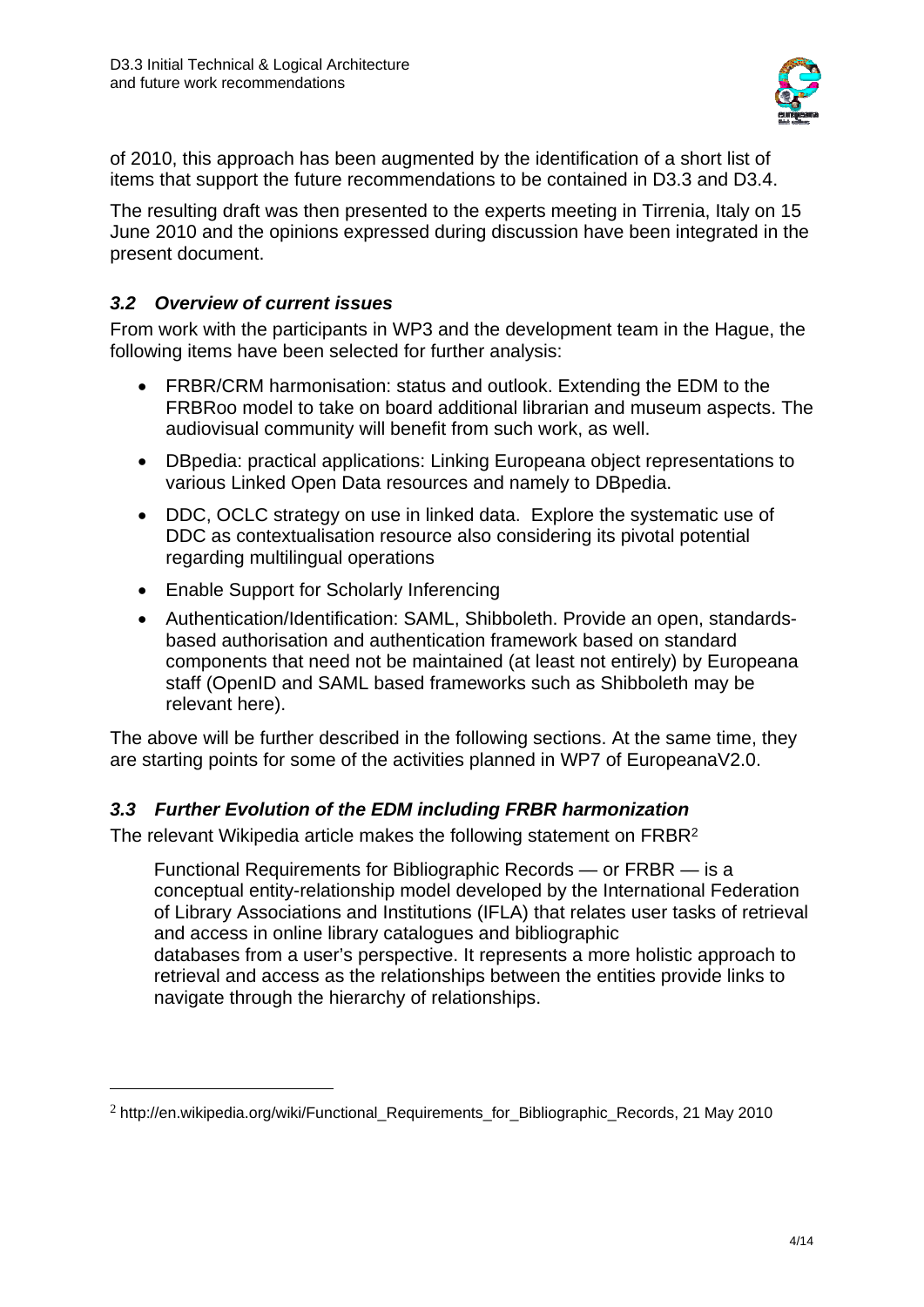

FRBR comprises groups of entities:

- Group 1 entities are Work, Expression, Manifestation, and Item (WEMI). They represent the products of intellectual or artistic endeavour.
- Group 2 entities are person and corporate body, responsible for the custodianship of Group 1's intellectual or artistic endeavour.
- Group 3 entities are subjects of Group 1 or Group 2's intellectual endeavour, and include concepts, objects, events and places.

Group 1 entities are the foundation of the FRBR model:

- Work is a "distinct intellectual or artistic creation." (IFLA 1998)
- Expression is "the specific intellectual or artistic form that a work takes each time it is 'realized.'" (IFLA 1998)
- Manifestation is "the physical embodiment of an expression of a work. As an entity, manifestation represents all the physical objects that bear the same characteristics, in respect to both intellectual content and physical form." (IFLA 1998)
- Item is "a single exemplar of a manifestation. The entity defined as item is a concrete entity." (IFLA 1998)

A related activity is FRBRoo, which is described in Wikipedia as follows:3

The FRBRoo (FRBR-object oriented) initiative is a joint effort of the CIDOC Conceptual Reference Model and Functional Requirements for Bibliographic Records international working groups to establish "a formal ontology intended to capture and represent the underlying semantics of bibliographic information and to facilitate the integration, mediation, and interchange of bibliographic and museum information."

The idea behind this initiative is that both the library and museum communities would benefit from harmonising the FRBR and CIDOC reference models to better share library and museum information, particularly in light of the Semantic Web and the overall need to improve the interoperability of digital libraries and museum information management systems. This led to the formation of the International Working Group on FRBR/CIDOC CRM Harmonisation in 2003 with the common goals of "expressing the IFLA FRBR reference model with the concepts, tools, mechanisms, and notation conventions provided by the CIDOC CRM…and aligning (possibly even merging) the two object-oriented models with the aim to contribute to the solution of the problem of semantic interoperability between the documentation structures used for library and museum information."

<u>.</u>

<sup>3</sup> http://en.wikipedia.org/wiki/FRBRoo, 21 May 2010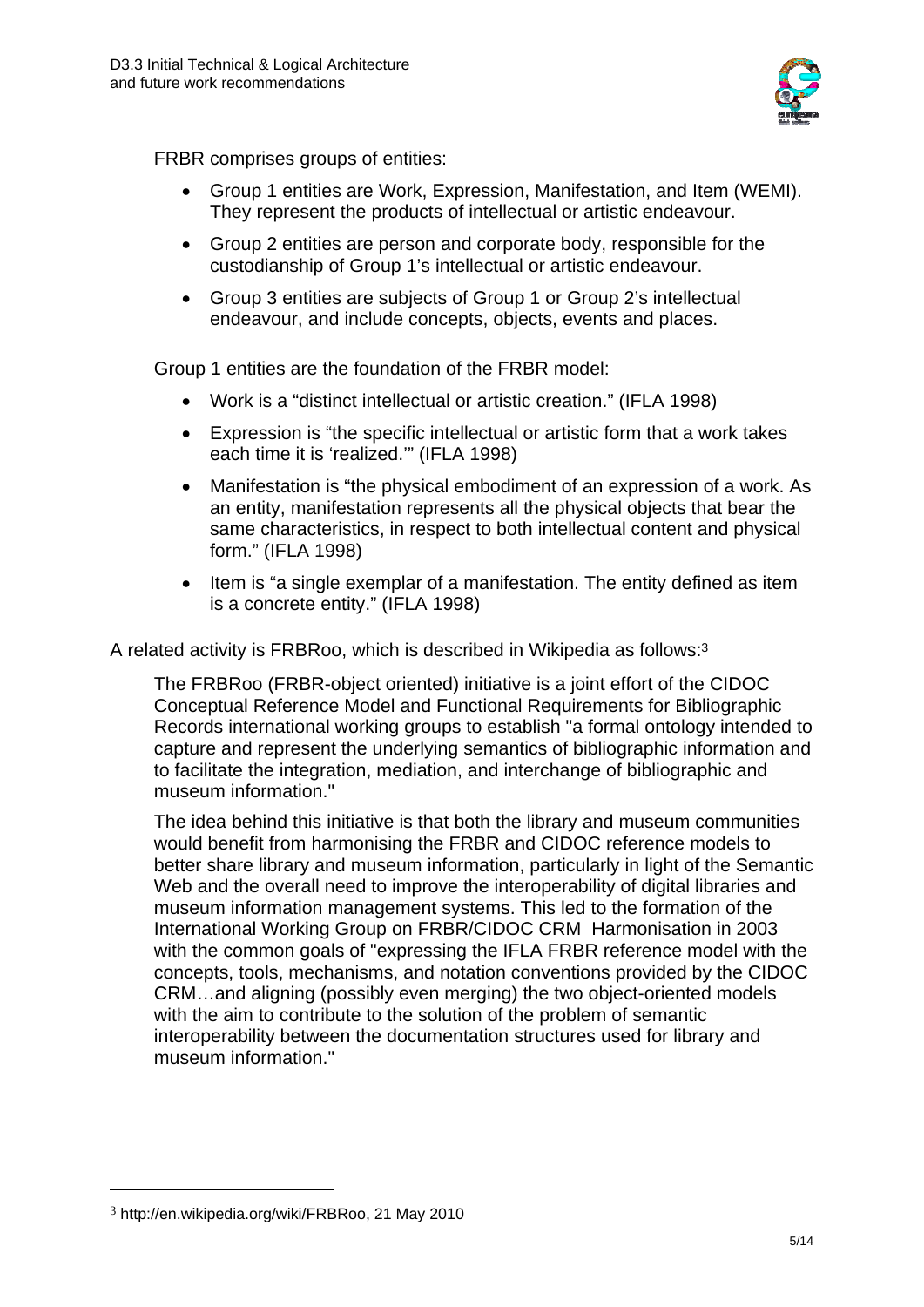

The first draft of FRBRoo was completed in 2006. It is a logically rigid model interpreting conceptualizations expressed in FRBRer [FRBR-entity relationship] and of concepts necessary to explain the intended meaning of all FRBRer attributes and relationships. The model is formulated as an extension of the CIDOC CRM. Any conflicts occurring in the harmonisation process with the CIDOC CRM have been or will be resolved on the CIDOC CRM side as well. The Harmonization Group intends to continue work modelling the FRAR concepts and elaborating the application of FRBR concepts to performing arts.

A presentation by Vinod Chachra of VTLS at a TELplus FRBR workshop at the National Library of Portugal on 9 October 2008,<sup>4</sup> outlined two ways of using FRBR: one to keep the data as they are and expose FRBRised records on the fly; the second to convert the catalogue to contain separate records for the work, expression, manifestation and item. At the same workshop, Janifer Gatenby of OCLC presented the activities of OCLC on FRBR, highlighting that OCLC WorldCat has been "FRBRised" with 110 million records representing 85 million works.5

An article by Jenn Riley, Caitlin Hunter, Chris Colvard, and Alex Berry of the Indiana University Variations project, "Definition of a FRBR-based Metadata Model for the Indiana University Variations Project",6 an example is given of a FRBR representation of a CD with two concerts.

#### **Relevance for Europeana**

The distinction between the work, expression, manifestation and item will be relevant for the resources that are aggregated in Europeana. Functionality may be required to group results under the work level (e.g. all copies of all digital files in any format that contain all performances of a composition), under the expression level (e.g. all digital files in any format of a particular performance of a composition), or under the manifestation level (e.g. all digital files in a particular format of a particular performance of a composition).

Note that a mapping of FRBRoo and EDM is offered by CIDOC.

### **References**

1

- *Vinod Chachra. The Two Worlds of FRBR. 2008. http://frbr.bnportugal.pt/documentos/The\_vision\_of\_software\_vendor.ppt*
- *Talat Chaudhri. Assessing FRBR in Dublin Core Application Profiles. 2009. http://www.ariadne.ac.uk/issue58/chaudhri/*
- *Martin Doerr, Patrick Le Boeuf. FRBRoo introduction. 2009. http://cidoc.ics.forth.gr/frbr\_inro.html*
- *Chryssoula Bekiari, Martin Doerr, Patrick Le Boeuf (eds.). FRBR objectoriented definition and mapping to FRBRER (version 1.0). 2009. http://cidoc.ics.forth.gr/docs/frbr\_oo/frbr\_docs/FRBRoo\_V1.0\_2009\_june\_.pdf*

<sup>4</sup> http://frbr.bnportugal.pt/ documentos/The\_vision\_of\_software\_vendor.ppt

<sup>5</sup> http://frbr.bnportugal.pt/documentos/The\_activities\_of\_OCLC\_on\_FRBR.ppt

<sup>6</sup> http://www.dlib.indiana.edu/projects/variations3/docs/v3FRBRreport.pdf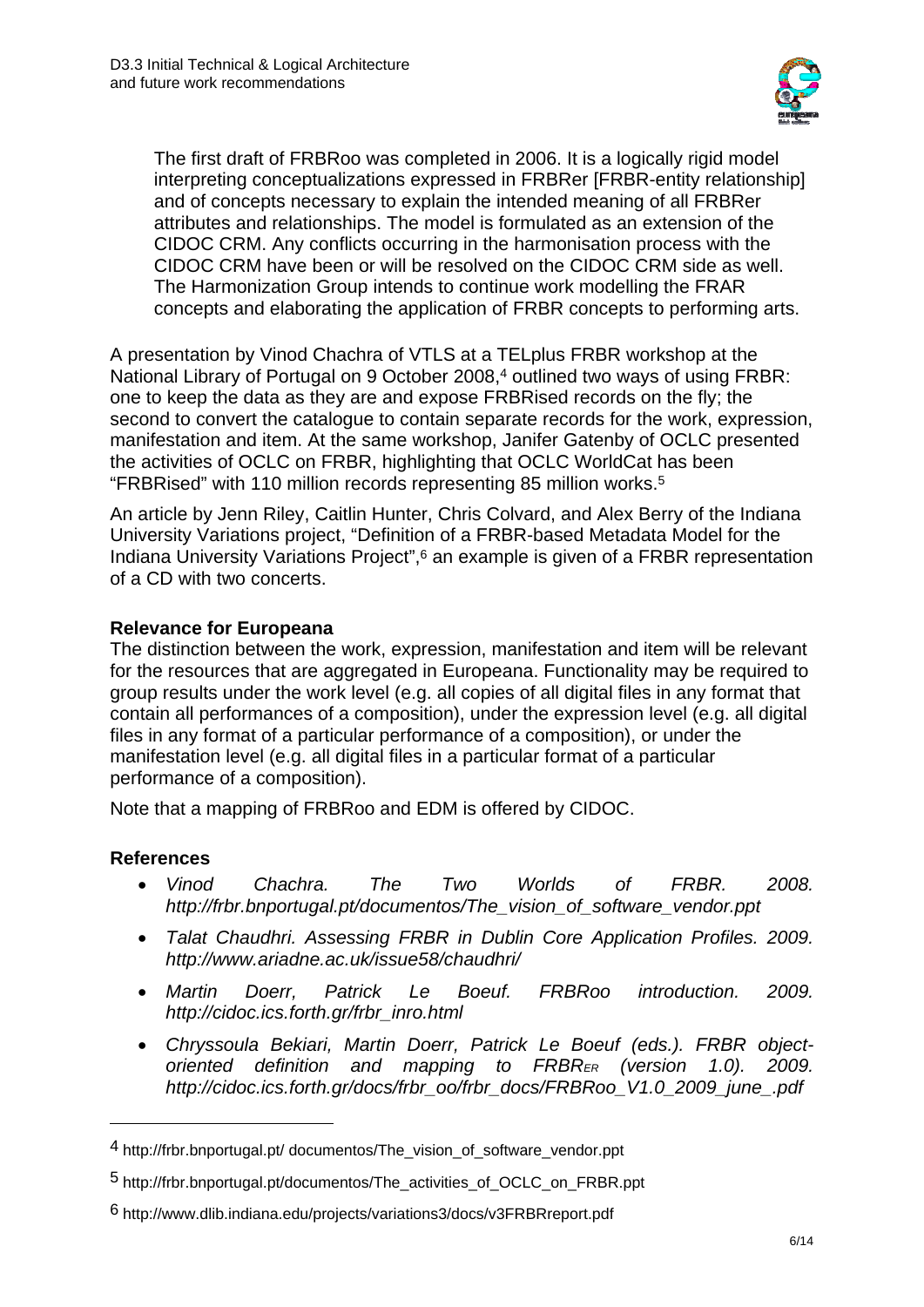

- *Janifer Gatenby. OCLC and FRBR. 2008. http://frbr.bnportugal.pt/ documentos/The\_activities\_of\_OCLC\_on\_FRBR.ppt*
- *Corey A. Harper. Linked Library Data and the Semantic Web. 2008. http://www.kb.se/dokument/Bibliotek/utbildning/presentationer/20080917Harpe y-rev.pdf*
- *Corey A. Harper. Linking Library Data. 2009. http://www.lyrasis.org/ Classesand-Events/~/media/Files/Lyrasis/Classes%20and%20Events/charper%20lyrasis% 2020091113.ashx*
- *Jenn Riley. Moving from a locally-developed data model to a standard conceptual model. 2008. http://www.dlib.indiana.edu/~jenlrile/presentations/isko2008/isko2008.ppt*
- *Jenn Riley, Caitlin Hunter, Chris Colvard, and Alex Berry. Definition of a FRBR-based Metadata Model for the Indiana University Variations3 Project. 2007. http://www.dlib.indiana.edu/projects/variations3/docs/ v3FRBRreport.pdf*
- *Yin Zhang, Athena Salaba. Major Issues Facing FRBR Research and Practice Identified in a Delphi Study. Undated. http://frbr.slis.kent.edu/publications/delphi\_issues.pdf*
- *Maja Žumer. Some outcomes of the CRM/FRBR harmonization: the definition of manifestation and a review of attributes. 2005. http://www.oclc.org/research/activities/past/orprojects/frbr/frbrworkshop/presentations/zumer/Manifestation\_and\_attributes.ppt*

# *3.4 Linked Open Data Integration and Linking DBpedia*

DBpedia, as the most prominent Linked Open Data resource, gives the following description regarding its own activities:7

DBpedia is a project aiming to extract structured information from the information created as part of the Wikipedia project. This structured information is then made available on the World Wide Web. DBpedia allows users to query relationships and properties associated with Wikipedia resources, including links to other related datasets.

[...]

<u>.</u>

The dataset is interlinked on RDF level with various other Open Data datasets on the Web. This enables applications to enrich DBpedia data with data from these datasets. As of April 2010, there are more than 4.9 million interlinks between DBpedia and external datasets including: Freebase, OpenCyc, UMBEL, GeoNames, Musicbrainz, CIA World Fact Book, DBLP, Project Gutenberg, DBtune Jamendo, Eurostat, Uniprot, Bio2RDF, and US Census data. The Thomson Reuters initiative OpenCalais, the Linked Open Data project of the New York Times, and the Zemanta API also include links to DBpedia. The BBC uses DBpedia to help organise its content. Faviki uses DBpedia for semantic tagging. Amazon provides the DBpedia Public Data Set that can be integrated into Amazon Web Services applications.

<sup>7</sup> http://en.wikipedia.org/wiki/DBpedia, 22 May 2010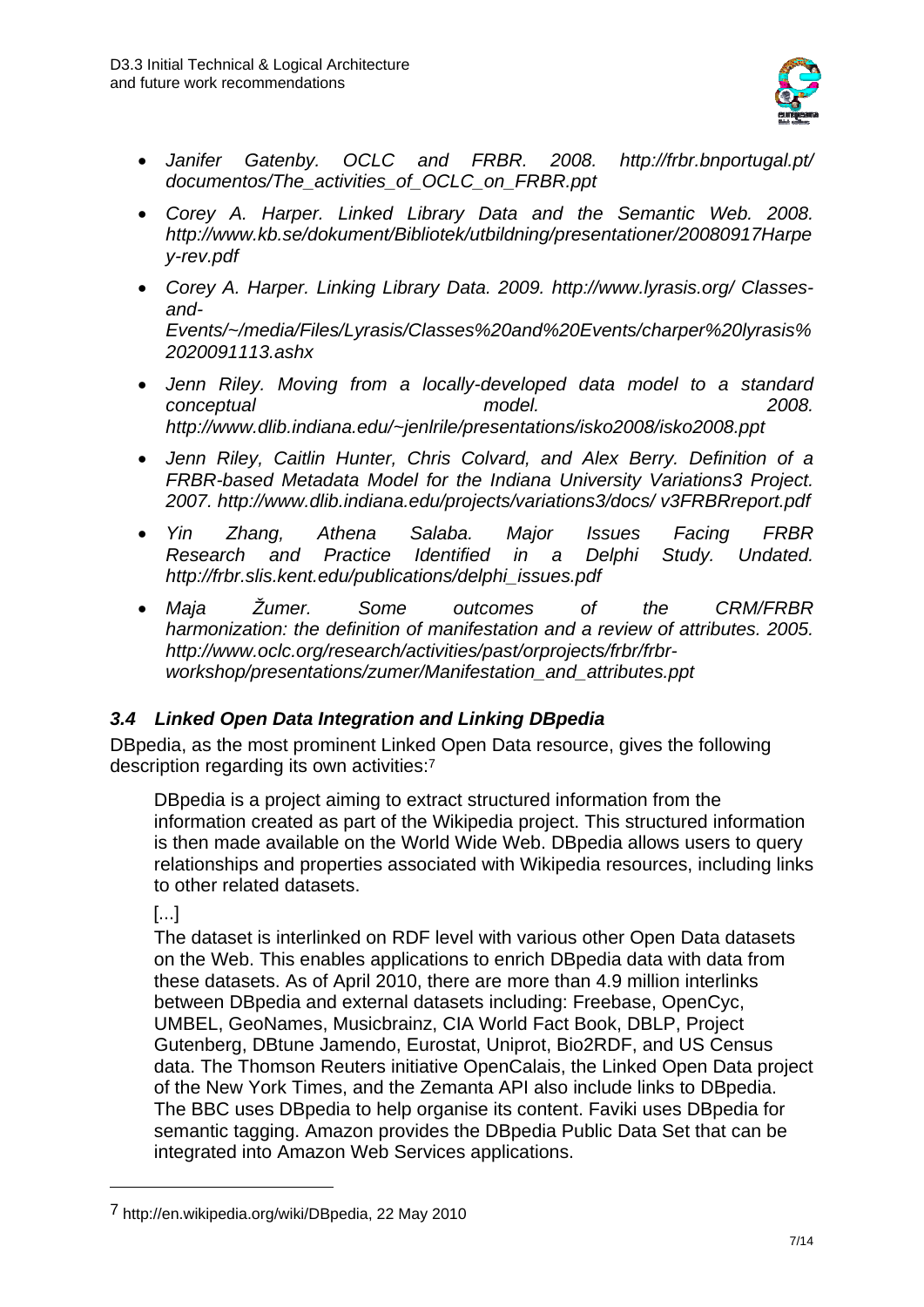

And further figures extracted from the same web presence read as follows:

The DBpedia project extracts various kinds of structured information from Wikipedia editions in 92 languages and combines this information into a huge. cross-domain knowledge base.

DBpedia uses the Resource Description Framework (RDF) as a flexible data model for representing extracted information and for publishing it on the Web. We use the SPARQL query language to query this data. Please refer to the Developers Guide to Semantic Web Toolkits to find a development toolkit in your preferred programming language to process DBpedia data.

The DBpedia knowledge base currently describes more than 3.4 million things, out of which 1.5 million are classified in a consistent Ontology, including 312,000 persons, 413,000 places (including 310,000 populated places), 94,000 music albums, 49,000 films, 15,000 video games, 140,000 organizations (including 31,000 companies and 31,000 educational institutions), 146,000 species and 4,600 diseases. The DBpedia data set features labels and abstracts for these 3.2 million things in up to 92 different languages; 841,000 links to images and 5,081,000 links to external web pages; 9,393,000 external links into other RDF datasets, 565,000 Wikipedia categories, and 75,000 YAGO categories. The DBpedia knowledge base altogether consists of over 1 billion pieces of information (RDF triples) out of which 257 million were extracted from the English edition of Wikipedia and 766 million were extracted from other language editions.

DBPedia usually has two URIs associated with an entity, for example http://dbpedia.org/resource/Paris for the "non-information resource" (the real-world entity, the city of Paris) and the description about that entity http://dbpedia.org/page/Paris.

#### **Practical usage**

Tools like OpenCalais or Luxid (from Temis) use DBpedia (and additional sources like GeoNames, the Internet Movie Database IMDB and VIAF) to derive URIs to be used in metadata, thereby making it possible to unambiguously refer to entities and provide additional information about those. It may be useful to also make use of WordNet (in spite of the lack of a coherent notion of term identity) as 'glue' between vocabularies.

It would be important, in this respect, to include the Getty thesauri (AAT and others) as linked open data in this list, as they have been key resources for our work up to now. Martin Doerr / CIDOC will establish communication with Getty in this respect.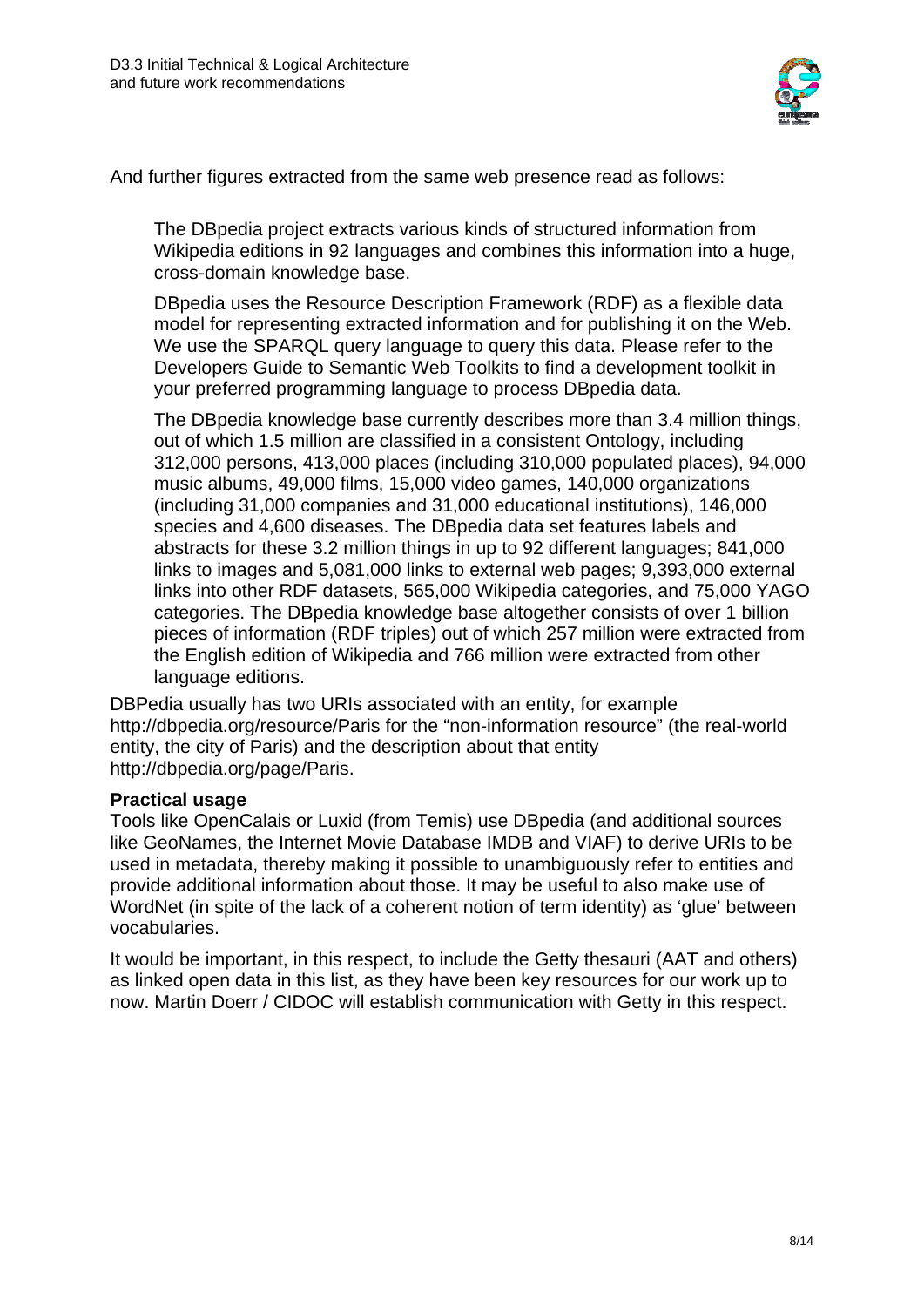

### **Relevance for Europeana**

To support the objective to build semantic networks around the cultural heritage resources accessible through Europeana's portal and API, there is a strong requirement to use unambiguous references to these resources. Using DBpedia URIs is one practical option to realise this.

It needs to be noted though that there are two issues related to referencing resources:

- 1. Persistent identification: for any service that aims to have a long-term existence, like Europeana, it is important to base itself on persistent identifiers, i.e. identifiers that will be both unambiguous (the identifier will identify only one thing) and stable (the identifier will always refer to the same thing). Neither DBpedia nor its main source Wikipedia have explicit persistence policies.
- 2. Co-referencing: DBPedia is just one of a number of services that provide URIs for real-world entities. For example, for people, there is VIAF. As an example, Johann Wolfgang von Goethe can be referred to with the URL http://www.viaf.org/viaf/24602065/,

http://dbpedia.org/resource/Johann\_Wolfgang\_von\_Goethe, while in addition, organisations and people may coin their own URI

(e.g. http://purl.org/dc/aboutdcmi#DCMI). In general, in the Semantic Web, one entity can have many identifiers, and practical approaches to equate the various URIs for the same thing need to be found.

Besides similarity, full content search and content-summarising techniques need to be considered in this context.

Finally, it will be crucial to determine to what extent and in which way Europeana itself will integrate in the linked open data paradigm and thus be available as a contextualisation resource for others.

# **References**

<u>.</u>

- *About DBpedia. http://dbpedia.org/About*
- *Christian Bizer, Jens Lehmann, Georgi Kobilarov, Søren Auer, Christian Becker, Richard Cyganiak, Sebastian Hellmann. DBpedia - A Crystallization Point for the Web of Data. 2009. http://www.wiwiss.fuberlin.de/en/institute/pwo/bizer/research/publications/Bizer-etal-DBpedia-CrystallizationPoint-JWS-Preprint.pdf*
- *Georgi Kobilarov, Tom Scott, Yves Raimond, Silver Oliver, Chris Sizemore, Michael Smethurst, Christian Bizer, and Robert Lee. Media Meets Semantic Web – How the BBC Uses DBpedia and Linked Data to Make Connections. 2009. http://www.georgikobilarov.com/publications/2009/eswc2009-bbcdbpedia.pdf*

# *3.5 Use of DDC as contextualisation resource*

DDC is described in Wikipedia as follows:8

<sup>8</sup> http://en.wikipedia.org/wiki/Dewey\_Decimal\_Classification, 22 May 2010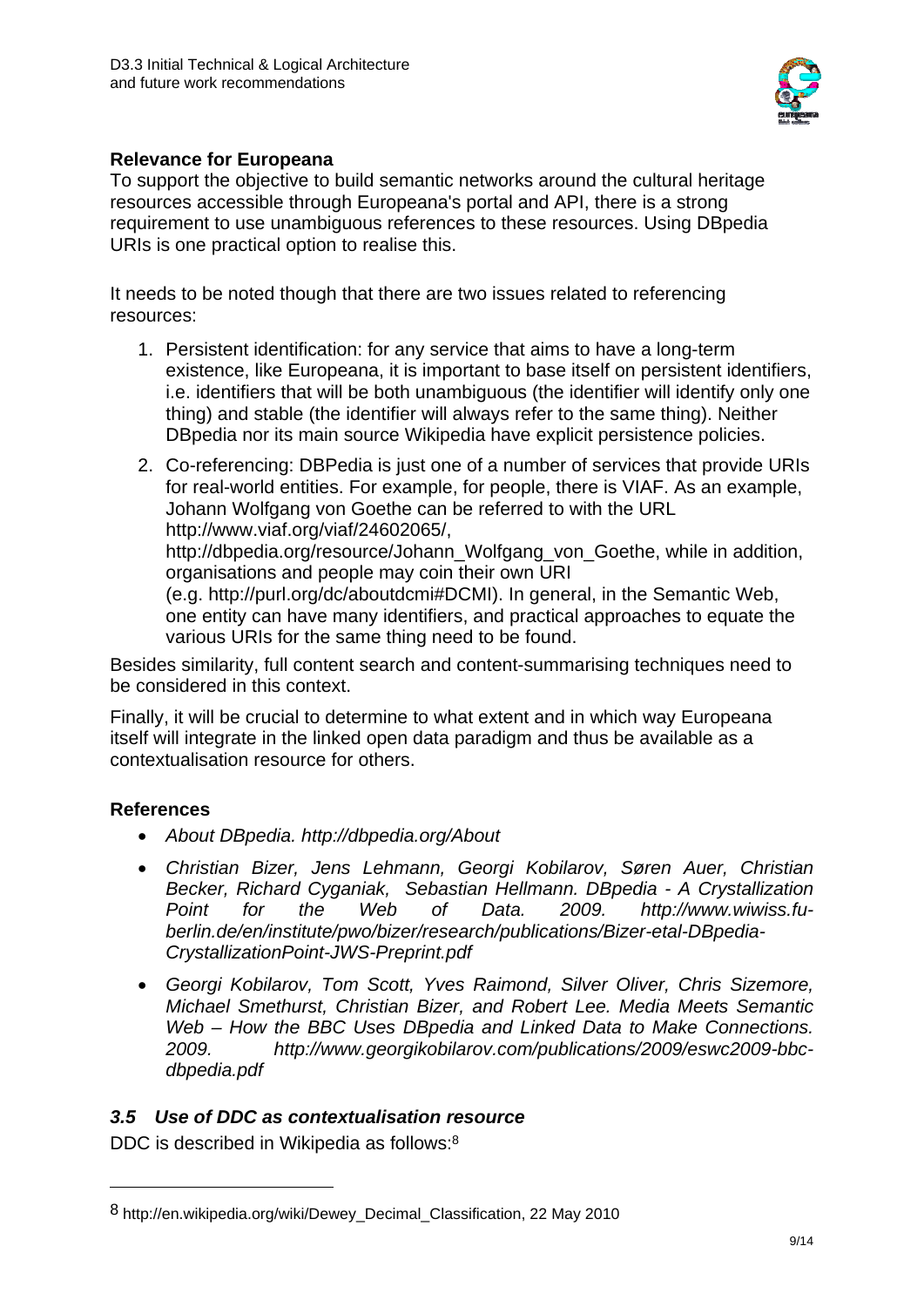

The Dewey Decimal Classification (DDC, also called the Dewey Decimal System) is a proprietary system of library classification developed by Melvil Dewey in 1876. It has been greatly modified and expanded through 22 major revisions, the most recent in 2003. This system organises books on library shelves in a specific and repeatable order that makes it easy to find any book and return it to its proper place. The system is used in 200,000 libraries in at least 135 countries.

DDC attempts to organize all knowledge into ten main classes. The ten main classes are each further subdivided into ten divisions, and each division into ten sections, giving ten main classes, 100 divisions and 1000 sections. DDC's advantage in using decimals for its categories allows it to be both purely numerical and infinitely hierarchical. It also uses some aspects of a faceted classification scheme, combining elements from different parts of the structure to construct a number representing the subject content (often combining two subject elements with linking numbers and geographical and temporal elements) and form of an item rather than drawing upon a list containing each class and its meaning.

DDC is owned by OCLC and usage is subject to an annual subscription that is currently focused on use by library staff. It is not yet clear what OCLC's policies are with respect to offer Dewey as a tool for Linked Data. Summaries of the first three levels (the ten main classes, the hundreds divisions and the thousands sections) can be found at http://www.oclc.org/dewey/resources/summaries/.

#### **Relevance for Europeana**

For Europeana, the use of a common classification scheme for cultural heritage resources would be a useful contribution to faceted searching on subject. However, this can only be done if the use of such a classification in an online environment with millions of items is not prohibited or prohibitively expensive.

Open issues include the following:

- It remains to be investigated to what extent DDC is actually used (and relevant) outside the library community.
- Furthermore, the DDC LCSH mapping done by OCLC is relevant, and there are more mappings for direct reuse (such as from the CrissCross project).
- It remains to be determined whether the top 1000 classes currently available as linked open data are actually sufficient.
- We should investigate the option of harmonising upper level domain thesauri linking these to (potentially) DDC and other resources and eventually blend the upper levels of DDC, AAT & CRM.
- We need to find out how to use LoD resources in GUI terms. (cf. work done by Douglas Tudhope)

### *3.6 Enable Support for Scholarly Inferencing*

We should evolve Europeana into a scholarly source environment enabling knowledge generation, capable of producing digital heuristics. In this respect, support for reasoning and inferencing is key, but it remains to be determined what kind of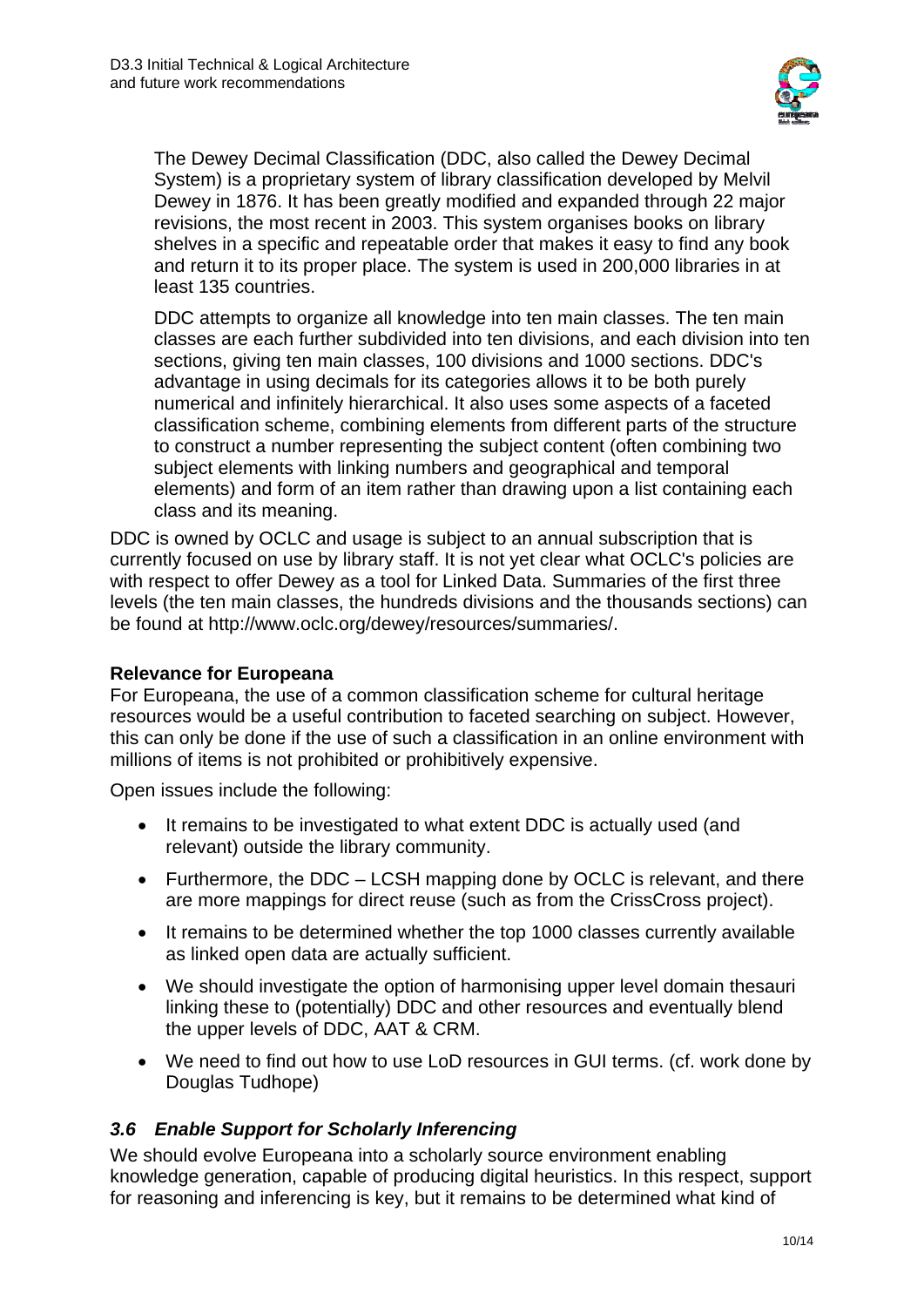

inferencing is required: can we build on RDFS? Or do we need more and thus have to consider using OWL (and if so: which version, which profile)?

The Wikipedia entry on OWL reads as follows:9

The Web Ontology Language (OWL) is a family of knowledge representation languages for authoring ontologies endorsed by the World Wide Web Consortium. They are characterised by formal semantics and RDF/XML-based serializations for the Semantic Web. OWL has attracted both academic, medical and commercial interest.

In October 2007, a new W3C working group was started to extend OWL with several new features as proposed in the OWL 1.1 member submission. This new version, called OWL 2, soon found its way into semantic editors such as Protégé and semantic reasoners such as Pellet, RacerPro and FaCT++. W3C announced the new version on 27 October 2009.

#### **Relevance for Europeana**

As Europeana aims to be able to implement a certain level of reasoning over the data it manages, certain OWL properties (for value and cardinality constraints, class axioms and properties concerning individuals such as owl:sameAs) should be relevant to enable this reasoning.

In dealing with this issue it is essential for Europeana to co-operate with DARIAH and the rest of the Digital Humanities community.

The core issue is dealing with uncertainty (probability and the like).

#### **References**

<u>.</u>

- *W3C OWL Working Group (eds.). OWL 2 Web Ontology Language Document Overview. 2009. http://www.w3.org/TR/owl2-overview/*
- *Bernardo Cuenca Grau, Ian Horrocks, Boris Motik, Bijan Parsia, Peter Patel-Schneider, Ulrike Sattler. OWL2: The Next Step forOWL. 2008. http://www.comlab.ox.ac.uk/ian.horrocks/Publications/download/2008/CHMP+ 08.pdf*
- *Stefan Decker. Who the hell needs description logics anyway? 2008. http://carbon.videolectures.net/2008/active/iswc08\_karlsruhe/panel\_schneider \_owl/iswc08\_panel\_schneider\_owl\_01.pdf*
- *Pascal Hitzler, Markus Krötzsch, Sebastian Rudolph. Knowledge Representation for the Semantic Web Part I: OWL 2. http://semantic-webbook.org/w/images/b/b0/KI09-OWL-Rules-1.pdf*
- *Boris Motik, Bernardo Cuenca Grau, Ian Horrocks, Zhe Wu, Achille Fokoue, Carsten Lutz. OWL 2 Web Ontology Language Profiles. 2009. http://www.w3.org/TR/owl2-profiles/*

<sup>9</sup> http://en.wikipedia.org/wiki/Web\_Ontology\_Language, 22 May 2010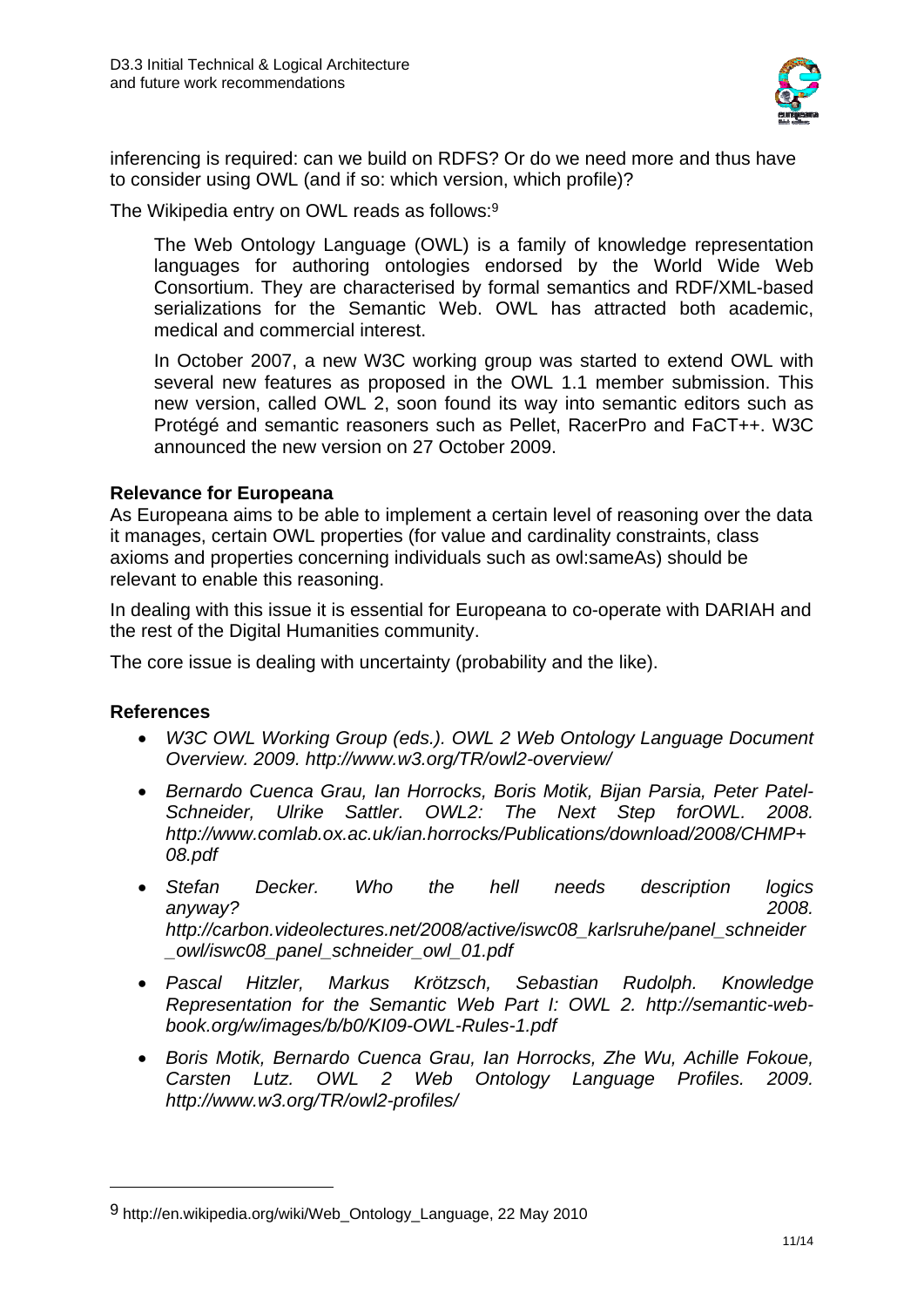

 *Nick Drummond, Matthew Horridge. A Practical Introduction to Ontologies & OWL. 2005. http://www.coode.org/resources/tutorials/intro/slides/ProtegeOWLPart2-v05.ppt* 

### *3.7 Authentication and authorisation*

The JISC Identity Management Toolkit gives the following description of identity management and related technology:10

Identity management, in a general sense, includes all the processes and systems that allow the creation, retrieval, update, verification and destruction of identities and information relating to identities including any rights / authority granted to the identities. It is important to note that identities have been, and continue to be, managed using paper-based systems operated by people. In addition, many IT-based identity management systems are used to create artifacts (e.g. identity cards) which may be subject to visual checks and/or machine-based verification.

Identity management in computing involves the mapping of real world identities to electronic identities and ensures appropriate use of IT systems.

JISC in the UK decided to implement Shibboleth as the architecture that enables organisations to build single sign-on environments that allow users to access Webbased resources using a single login.

Shibboleth in turn is described by its designers as follows:<sup>11</sup>

The Shibboleth® System is a standards based, open source software package for web single sign-on across or within organizational boundaries. It allows sites to make informed authorization decisions for individual access of protected online resources in a privacy-preserving manner.

The Shibboleth software implements widely-used federated identity standards, principally OASIS' Security Assertion Markup Language (SAML), to provide a federated single sign-on and attribute exchange framework. Shibboleth also provides extended privacy functionality allowing the browser user and their home site to control the attributes released to each application. Using Shibboleth-enabled access simplifies the management of identity and permissions for organistions supporting users and applications. Shibboleth is developed in an open and participatory environment, is freely available, and is released under the Apache Software License.

#### *What is Shibboleth and how does it work?*

A user authenticates with his or her organisational credentials. The organisation (or identity provider) passes the minimal identity information necessary to the service manager to enable an authorisation decision.

There are two primary parts to the Shibboleth system:

1

<sup>10</sup> https://gabriel.lse.ac.uk/twiki/bin/view/Projects/IdMToolkit/Toolkit, 22 May 2010

<sup>11</sup> http://shibboleth.internet2.edu/about.html, 22 May 2010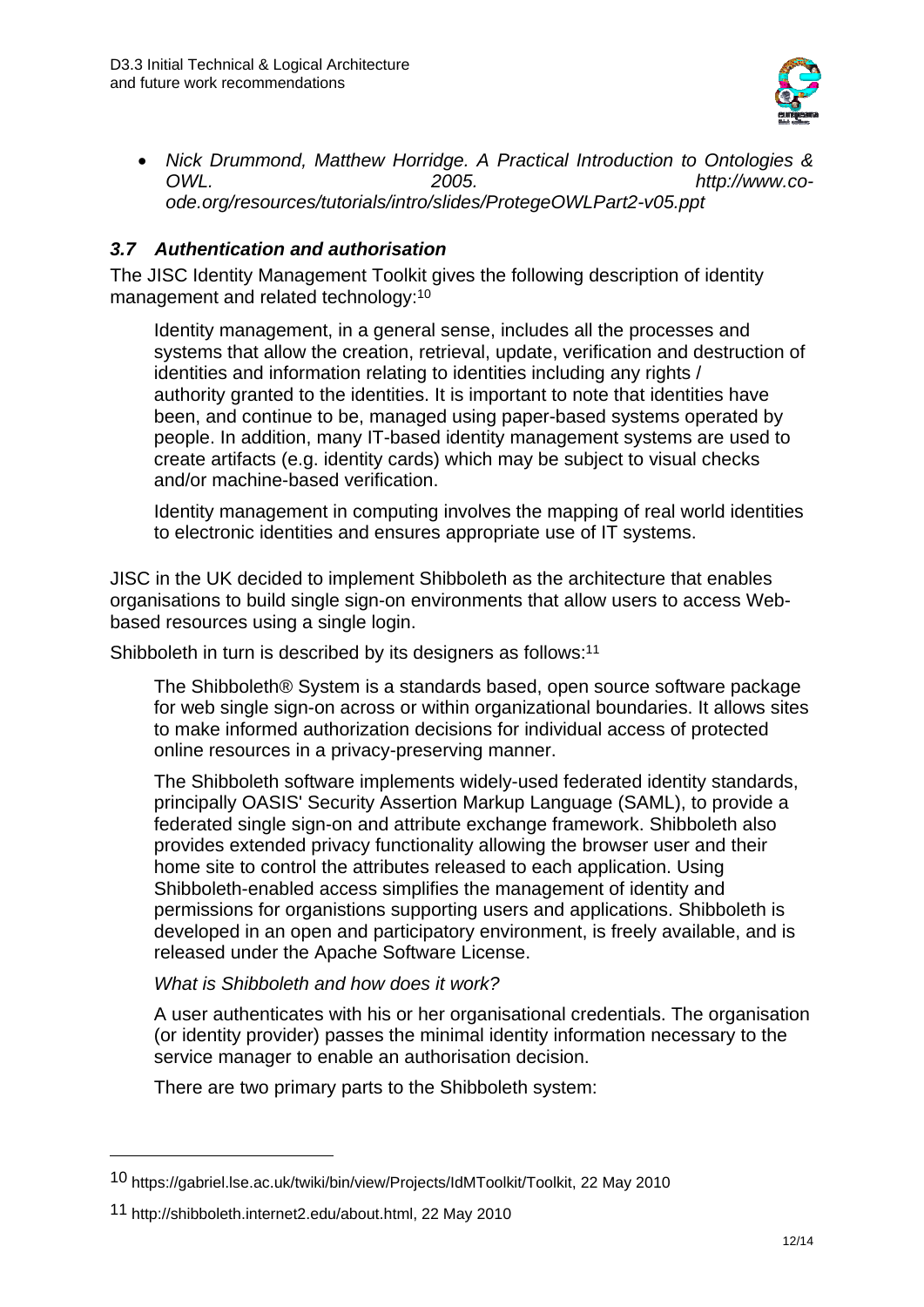

- 1. Identity Provider the software run by an organisation with users wishing to access a restricted service;
- 2. Service Provider the software run by the provider managing the restricted service.

Shibboleth leverages the organization's identity and access management system, so that the individual's relationship with the institution determines access rights to services that are hosted both on- and off-campus. For a series of technical explanations of how Shibboleth works, from easy to expert, refer to the SWITCH Federation site.

#### **Relevance for Europeana**

In a distributed system with potentially millions of users, the handling of authentication and authorisation is a crucial aspect to make sure that access to resources is properly managed.

Work in this area should be conducted in co-operation with TERENA and JISC.

#### **References**

- *JISC. The Identity Management Toolkit Project. 2010. https://gabriel.lse.ac.uk/twiki/bin/view/Projects/IdMToolkit/WebHome*
- *Architecture for a Shibboleth-Protected iRODS System. http://www.jisc.ac.uk/whatwedo/programmes/einfrastructure/aspis.aspx*
- *Shibboleth Access to Resources on the National Grid Service. http://www.jisc.ac.uk/whatwedo/programmes/einfrastructure/sarongs.aspx*
- *Grouper to Support Federated Identity for Virtual Organisations. http://www.jisc.ac.uk/whatwedo/programmes/einfrastructure/gfivo.aspx*
- *Cardiff University Collaboration with KC-ROLO Organisational Objects. http://www.jisc.ac.uk/whatwedo/programmes/einfrastructure/cuckoo.aspx*
- *Shibboleth Technical Reading List. https://gabriel.lse.ac.uk/twiki/bin/view/Projects/InitialReadingList*
- *UK Access Management Federation for Education and Research. http://www.ukfederation.org.uk/*